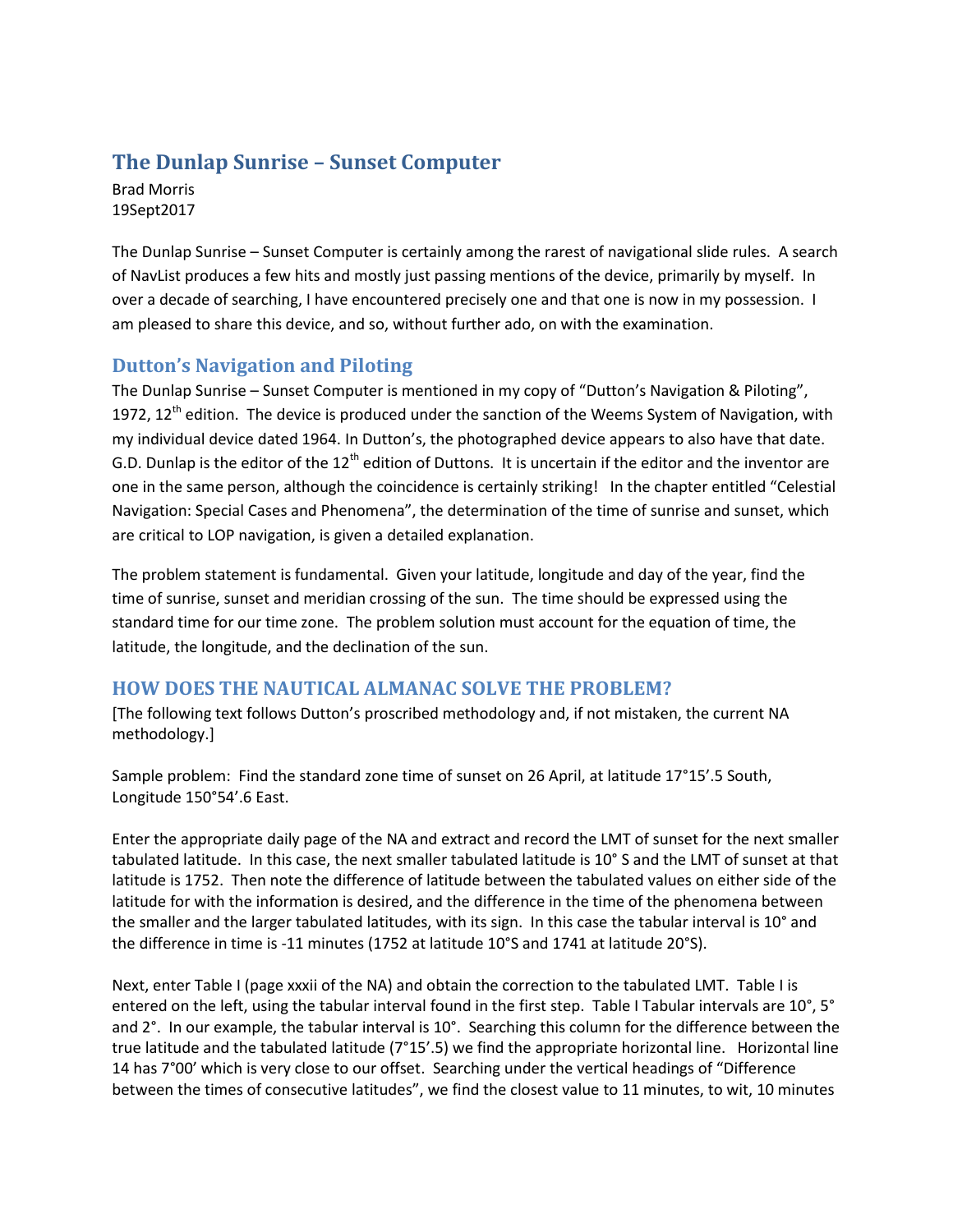or column 2. At the intersection of the line and column, we find 7 minutes. Dutton advises that interpolation may be made in this table and gives the resultant value of 8 minutes, since 7°15' is greater than 7°00' and the difference in time is 11 minutes is greater than 10 minutes.

Next, convert the difference of longitude between the standard meridian and the ship into time, adding this difference if the ship is west of the standard meridian and subtracting if it is east. Each degree of longitude is 4 minutes of and each 15' of longitude 1 minute of time. The standard meridian for the problem is E150°, (Zone -10) and our ship's position is given as 150°54'.6E. The difference is 0°54'.6 further east. As this is approximately 1 degree, we should subtract an additional 4 minutes. Thus we have

| Tabulated values for S 10°         | 1752 |                |
|------------------------------------|------|----------------|
| <b>Table I Latitude Correction</b> | - 8  |                |
| Longitude Correction               |      | $\overline{a}$ |
| Sunset occurs at                   | 1740 |                |

The same procedure is followed for sunrise.

# **HOW DOES THE DUNLAP SUNRISE – SUNSET COMPUTER SOLVE THE PROBLEM?**

Firstly, the Nautical Almanac is not referenced at all! The Dunlap Sunrise - Sunset Computer is 100% self contained.

On the back of the computer is a table. It tabulates, given the day of the year, the GHA of the sun for 1200 hours GMT and the average declination of the sun. It should be noted that the tabular values are denoted "G" and they simply the GHA's of the sun minus the first two figures. For example, 9.1 is used instead of 359.1; 0.7 represents 000.7; etc. Consult figure 1.



*Figure 1: Reverse side of the Dunlap Sunrise-Sunset Computer, showing the tabulated values of G and Declination as a function of the day of the year.*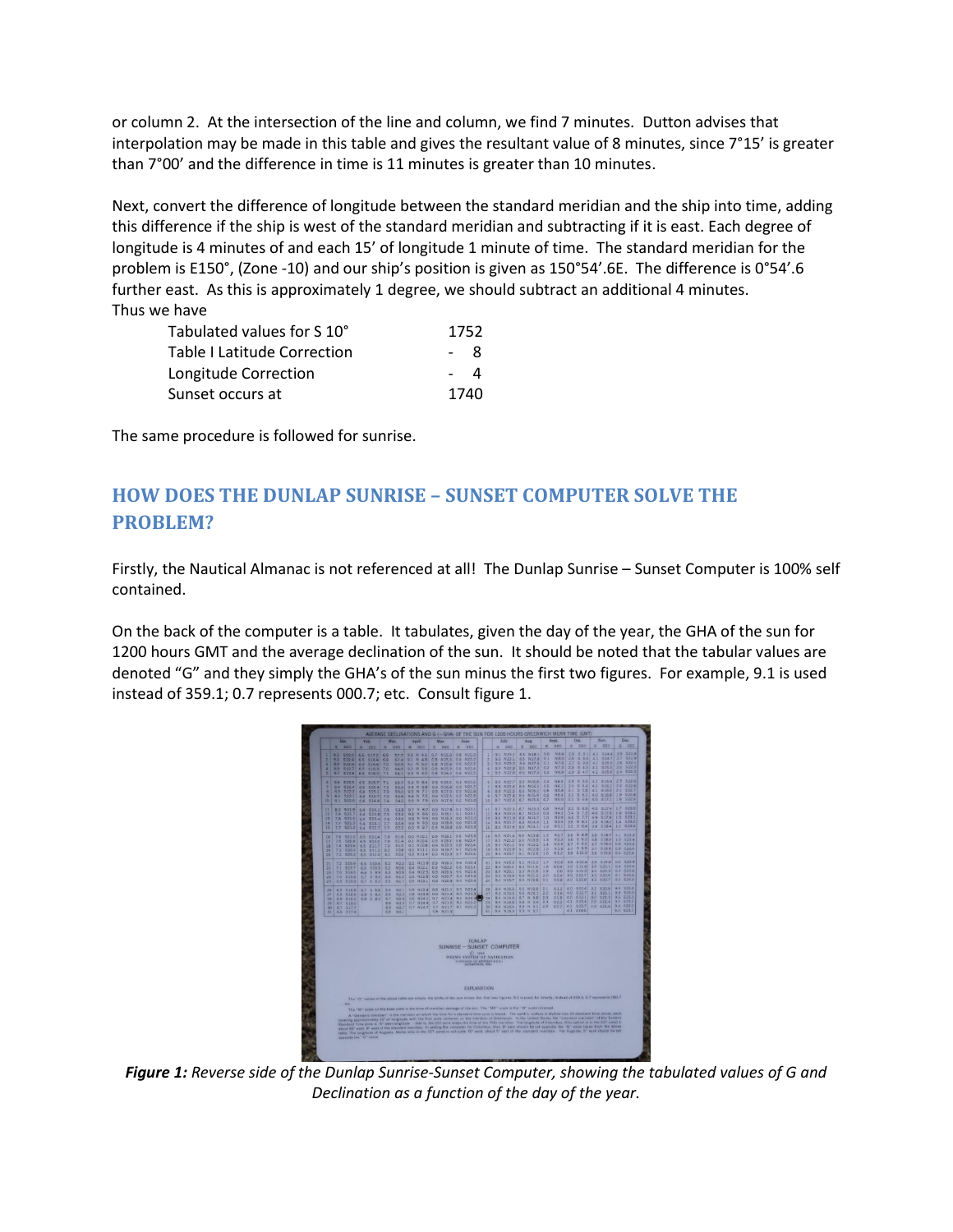For 26 April, the G value is 0.5. Set the circular disk index (0°) on the G scale to 0.5. Consult figure 2.



*Figure 2: Set the circular disk index to the G value given for the date. The white/ yellow arrow is added for emphasis, so that the reader can see this setting. It is not present on the actual device.*

Determine the longitude difference, to the nearest 0.5° between the ships position and the standard meridian. In this case, the value is E1°. Move the index of the circular disk by 1° eastward. See figure 3.

| 11111                                                                      |  |
|----------------------------------------------------------------------------|--|
|                                                                            |  |
|                                                                            |  |
|                                                                            |  |
| 10<br>LONGITUDE                                                            |  |
| $1_{\mathcal{S}}$<br><b>EAST OF</b><br><b>WEST OF</b><br>STANDARD MERIDIAN |  |
| STANDARD MERIDIAN                                                          |  |
| 1903<br>22382.80                                                           |  |
| Addu ddddddddddd                                                           |  |
| M Vililili<br>NDEX LINE<br>$\mathcal{M}_{1}$                               |  |
|                                                                            |  |
| Additibilitility MR<br>MR III                                              |  |
| 200                                                                        |  |
|                                                                            |  |
|                                                                            |  |

*Figure 3: Adjusting for longitude at the white/ yellow arrow. Time of meridian crossing given at red arrow, to wit 1154.*

At this point, the device provides the time of meridian crossing. On the M scale, we can directly read 1154. See figure 3.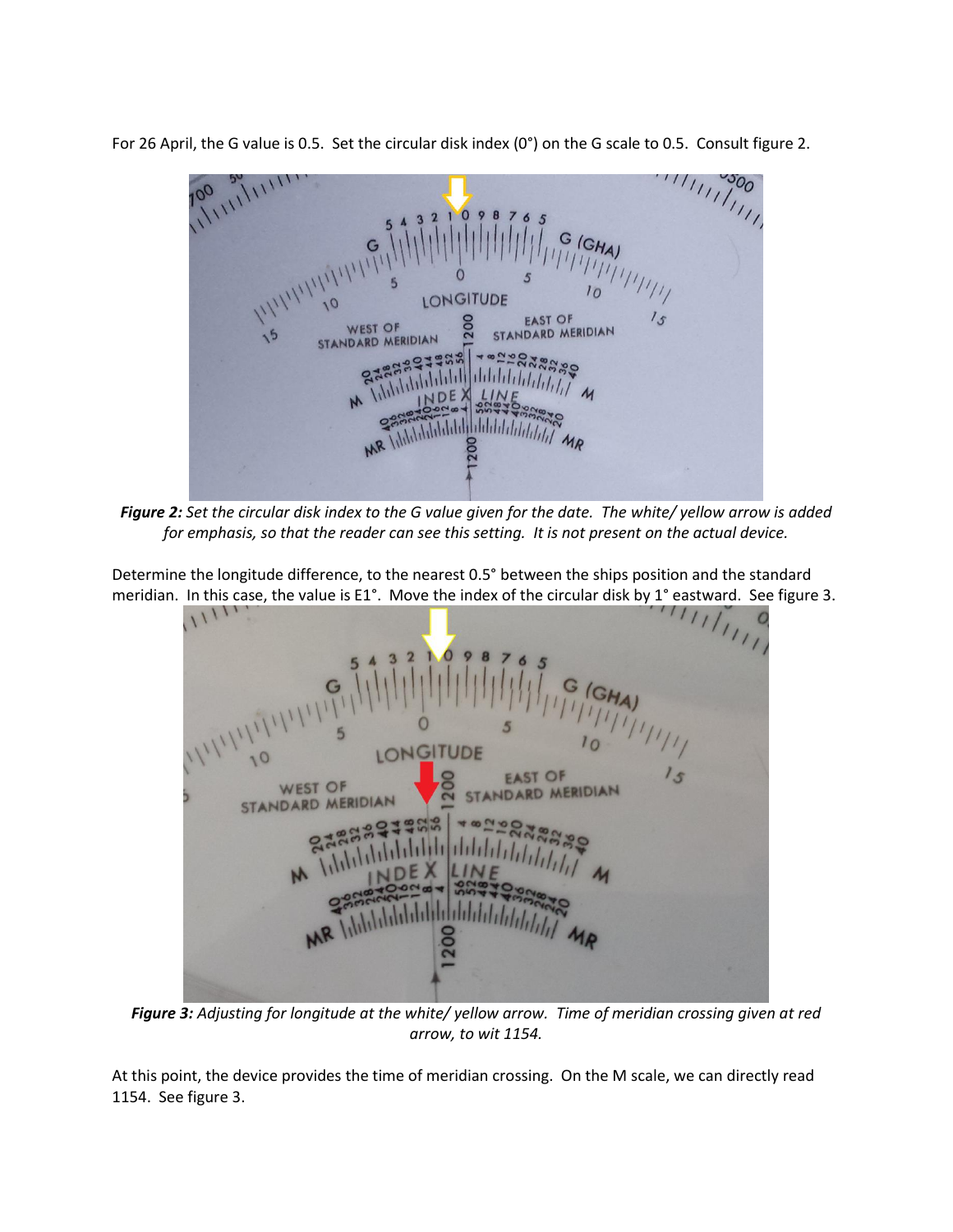From the tabulated values on the back of the device, obtain the declination of the sun for the given date. In this case, it is N13.4°. Turn the cursor until the declination (N or S) on the cursor intersects the latitude curve (N or S). Once set, the Dunlap Sunrise – Sunset Computer yields 1740. See figure 4



*Figure 4: Setting the Declination onto the Latitude, the green arrow shows the intersection of the declination and the latitude. Note the green arrow is not present on the physical device. With all the settings made, we can see the words "TIME OF SUNSET" and the cursor directly on 1740.*

The overall setting of the device may now be observed in figure 5.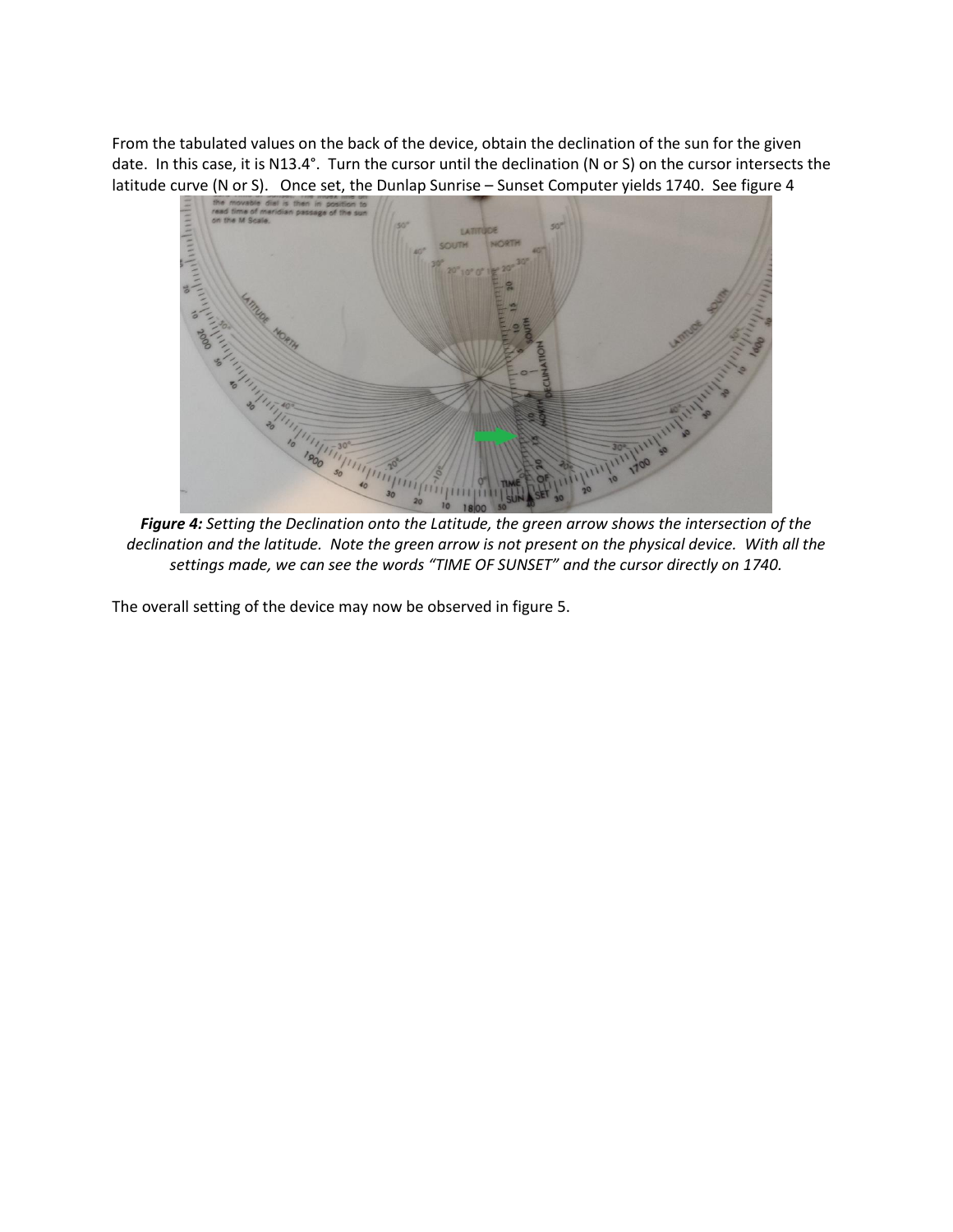

*Figure 5: The Dunlap Sunrise-Sunset Computer, set for the problem resolution.*

Adjust the circular disk, so that the M (meridian) reading is now on the MR (meridian reversed) scale. Sunrise is now given as 0609.

The solution set of 0609, 1154 and 1740 for sunrise, meridian crossing and sunset is obtained in less than 2 minutes! A rapid fire solution indeed!

### **USNO SOLUTION**

Sunrise 0608, Meridian Crossing 1154 and Sunset 1741. Of course, this is an electronic, internet based solution, not available to the US Navy in 1964. It does, however, show the close agreement between the three methods.

### **LIMITATIONS**

The Dunlap Sunrise – Sunset Computer is only valid for latitudes between 60°S and 60°N. No attempt is made at high latitude solutions.